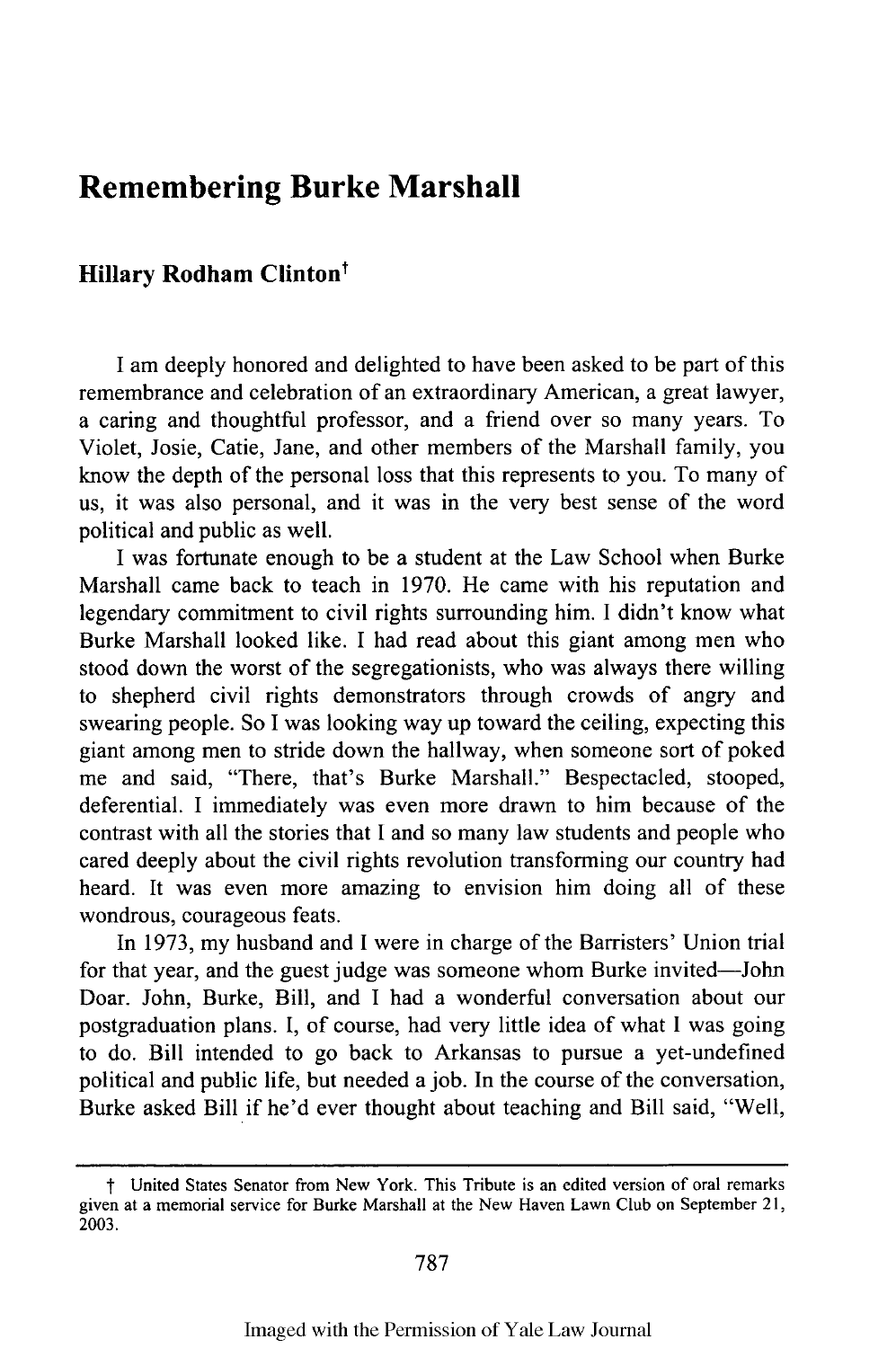no, I hadn't. Do you think that would be a good decision?" Burke said, "Sure. I'll even write a letter of recommendation." So he wrote a letter, which to my memory went something like, "Dear Dean of the Arkansas Law School, I recommend this young man who is quite intelligent and could be a good law professor, but will probably not stay long. However, if I were you, I'd still give him a job." I had my own conversation with Burke because I was trying to decide whether to go to Arkansas, a place I had never lived and knew no one but Bill, or go to work for Marian Wright Edelman at the newly created Children's Defense Fund. Burke was not one to give people advice about their personal lives, but he said, "Well, you know, I know Marian, and I think it would be a wonderful job. It would be very educational." I took that as some kind of sign of approval and went off to Cambridge.

In late 1973 or early 1974, John Doar, whom we had met at Yale thanks to Burke's invitation, called Bill and called me and asked us to come to work for him on the impeachment inquiry staff of the House Judiciary Committee investigating President Nixon. That is, as you may recall, what I refer to as the constitutional impeachment of the twentieth century. Burke had advised John about five graduating lawyers whom he highly recommended John hire. Bill was one, I was one, and there were three other of my classmates. John called Bill first and invited Bill to join, and Bill said, "You know, I think I've decided to run for Congress." As I again recall, hearsay of course, John said, "You know, Burke told me you might not be a law professor for very long. But I've got some other names on the list. What do you think of these?" He read off the other names, including mine, and Bill said, "Oh, they're wonderful choices." So John called me, I accepted, and went to work for him. From time to time during those intense months leading up to the presentation of the articles of impeachment to the Judiciary Committee, we would have the benefit of a visit from Burke. He would come into the old congressional hotel where we were headquartered and go from office to office visiting with people, kneading over all of the difficult problems that we were confronting. He was of great support to all of us in a very difficult time.

If I fast-forward in remembrances, I think of a conversation that I had with Jacqueline Kennedy Onassis in June of 1992. Jackie had been one of Bill's earliest supporters, which came as something of a surprise to us: As early as the summer of 1991, she sent word that if Bill decided to run, she wanted to support him. Then when he did decide to run in October of 1991, Jackie and her son John were among two of the earliest contributors to the Clinton for President campaign. We never knew quite how that came about. In June of 1992, after Bill had secured the nomination, I went for lunch at Jackie's apartment in New York City and while we were sitting having lunch I inquired, "It was such a wonderful surprise when we got word that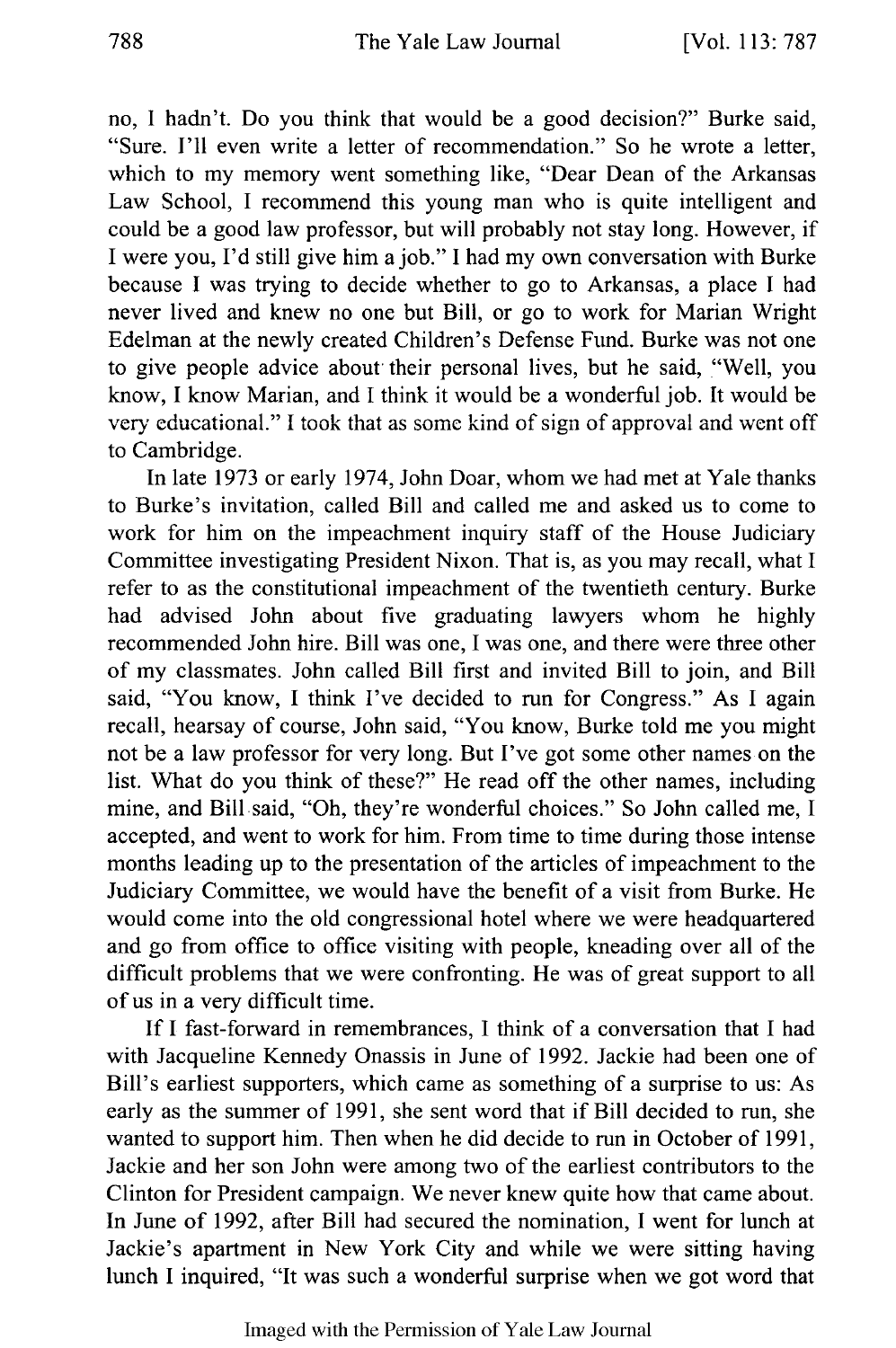you wanted to support Bill even before he reached 0.1% in national polls. How did that come about?" She said, "Well, Burke Marshall told me that if Bill Clinton decided to run for president, I should back him, I would like him, I would agree with him, and he would win." So his acumen in dissecting presidential politics is much to be respected and remembered.

My final remembrance is vintage Burke as well. In the fall of 1998, when you may recall there was another impeachment brewing, I received a phone call in the White House from Burke. **I** hadn't talked to him in quite some time. I was always passing greetings to him through someone else; he was passing greetings to me; we saw one another when I came to Yale for class reunions, but we certainly had not had a lengthy or personal conversation in many, many years. I picked up the phone and he said to me, "You've got to stop this impeachment." I said, "Well, I couldn't agree more. But I have no idea how to go about doing that." He then proceeded to give me eloquent, forceful, heartfelt reasons why this was a terrible thing for our country and to talk with me for a few minutes about what, if anything, I could think of that he or others could do that might make a difference. I told him that I was sure that there were many ways in which distinguished law professors and others could speak out about what I considered to be the unconstitutionality of this particular proceeding and that such steps would be very welcome. He said, "You know, that's just not good enough. I think this is a serious threat to the presidency, and the presidency must be preserved. You should just tell Bill not to cooperate under any circumstances." I said, "Gosh, Burke, I don't know about that." He replied, "It is such a serious threat that I know that there's a way out of it. He should not in any way, in any way, participate in this terrible process." I agreed with Burke one hundred percent but, as I told him, I just couldn't see any way that could come about, although certainly any outpouring of academic and lawyerly criticism of this out-of-control process would be most welcome.

When I think of Burke Marshall, I think of someone who really represents the very best that America has to offer in its continuing and unfinished business of justice and equality. There isn't any doubt that we are a better country because of Burke Marshall. There isn't any doubt that he remains a hero for anyone who understands how difficult America's journey in dealing with race has been and continues to be. I hope that as we honor him, as we think of the legacy that he leaves, as we remember the incredible courage that he showed on behalf of his ideals and his rockbottom belief in the American capacity for justice, that we will inspire others to follow in those footsteps. I am struck by how difficult it seems to be these days for people to stand up and speak out, to take on the forces of reaction and radicalism, to understand so clearly that many of the same